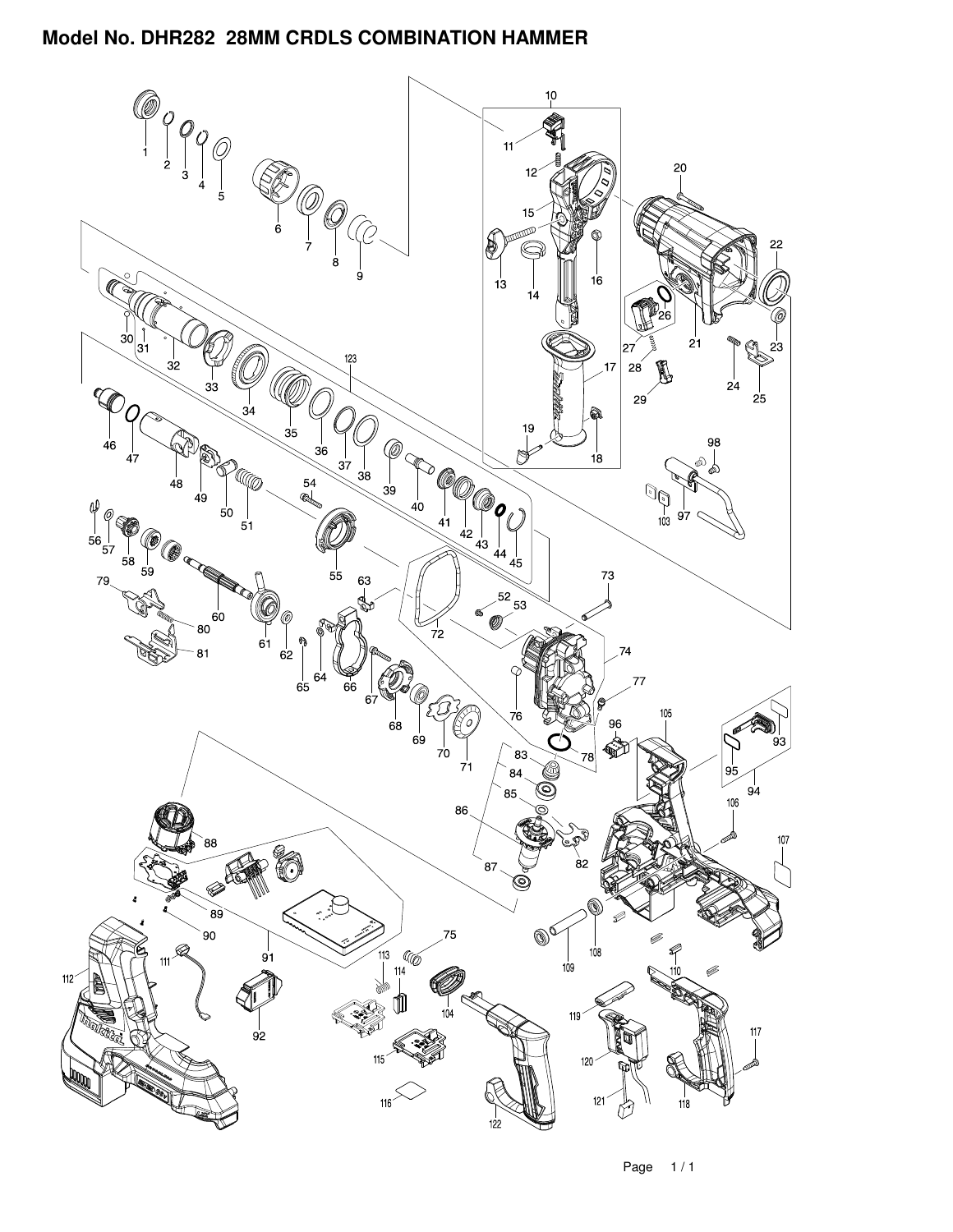| Item            | Parts No.            | Description                        | I/C | QTY          | N/O | Opt. 1   | Opt. 2 | <b>NOTE</b> |
|-----------------|----------------------|------------------------------------|-----|--------------|-----|----------|--------|-------------|
| 001             | 286288-8             | <b>CAP 35</b>                      |     | 1            |     | 40169390 |        |             |
| 002             | 233989-9             | RING SPRING 14                     |     | 1            |     | 73209090 |        |             |
| 003             | 346834-0             | WASHER 16                          |     | 1            |     | 73182200 |        |             |
| 004             | 233992-0             | RING SPRING 15                     |     | 1            |     | 73209090 |        |             |
| 005             | 267114-0             | FLAT WASHER 17                     |     | 1            |     | 73182200 |        |             |
| 006             | 455393-4             | <b>CHUCK COVER</b>                 |     | $\mathbf{1}$ |     | 84679900 |        |             |
| 007             | 325813-1             | <b>RING 21</b>                     |     | 1            |     | 73182990 |        |             |
| 008             | 346177-0             | <b>GUIDE WASHER</b>                |     | 1            |     | 73182200 |        |             |
| 009             | 233916-6             | CONICAL COMP. SPRING 21-29         |     | 1            |     | 73209090 |        |             |
| 010             | 126882-3             | <b>GRIP ASSEMBLY</b>               |     | $\mathbf{1}$ |     | 84679900 |        |             |
| D <sub>10</sub> |                      | INC. 11-19                         |     |              |     |          |        |             |
| 011             | 144959-2             | <b>LOCK BUTTON COMPLETE</b>        |     | 1            |     |          |        |             |
| 012             | 233360-7             | <b>COMPRESSION SPRING 4</b>        |     | $\mathbf{1}$ |     | 73209090 |        |             |
| 013             | 265625-9             | THUMB SCREW M6X50                  |     | 1            |     |          |        |             |
| 014             | 422258-5             | SPONGE SHEET                       |     | 1            |     |          |        |             |
| 015             | 458355-1             | SIDE HANDLE BASE                   |     | $\mathbf{1}$ |     |          |        |             |
| 016             | 931302-2             | HEX. NUT M6                        |     | 1            |     | 73181500 |        |             |
| 017             | 458357-7             | GRIP 36                            |     | 1            |     |          |        |             |
| 018             | 422255-1             | CAP                                |     | $\mathbf{1}$ |     |          |        |             |
| 019             | 161838-9             | <b>FIX PIN</b>                     |     | 1            |     |          |        |             |
| 020             | 266351-3             | TAPPING SCREW 4X35                 |     | 4            |     | 73181500 |        |             |
| 021             | 144965-7             | <b>GEAR HOUSING COMPLETE</b>       |     | 1            |     | 84679900 |        |             |
| C10             | 213345-9             | OIL SEAL 25                        |     | 1            |     | 40169320 |        |             |
| C <sub>20</sub> | 331890-3             | <b>CUP SLEEVE</b>                  |     | 1            |     | 84679900 |        |             |
| 022             | 211294-4             | BALL BEARING 6806LLU               |     | 1            |     | 84821090 |        |             |
| 023             | 211012-0             | <b>BALL BEARING 606ZZ</b>          |     | $\mathbf{1}$ |     | 84821090 |        |             |
| 024             | 233360-7             | <b>COMPRESSION SPRING 4</b>        |     | 1            |     | 73209090 |        |             |
| 025             | 347228-2             | <b>LOCK PLATE</b>                  |     | 1            |     | 73182990 |        |             |
| 026             | 213278-8             | O RING 17                          |     | $\mathbf{1}$ |     | 40169320 |        |             |
| 027             | 135961-6             | <b>CHANGE LEVER ASSY</b>           |     | 1            |     | 84679900 |        |             |
| D <sub>10</sub> |                      | <b>INC. 26</b>                     |     |              |     |          |        |             |
| 028             | 234264-6             | <b>COMPRESSION SPRING 3</b>        |     | 1            |     |          |        |             |
| 029             | 457709-9             | <b>LOCK BUTTON</b>                 |     | 1            |     | 73182990 |        |             |
| 030             | 216022-2             | STEEL BALL 7.0                     |     | 2            |     | 73182990 |        |             |
| 031             | 216019-1             | STEEL BALL 3                       |     | 4            |     | 73182990 |        |             |
| 032             | 142972-4             | TOOL HOLDER COMPLETE               |     | 1            |     |          |        |             |
| C <sub>10</sub> | 213344-1             | OIL SEAL 9                         |     | 1            |     | 40169320 |        |             |
| 033             | 332139-4             | DRIVING FLANGE                     |     | 1            |     | 84679900 |        |             |
| 034             | 227360-7             | SPUR GEAR 51                       |     | 1            |     | 84679900 |        |             |
| 035             | 234148-8             | COMPRESSION SPRING 31              |     | 1            |     | 73209090 |        |             |
| 036             | 267153-0             | FLAT WASHER 30                     |     | 1            |     | 73182200 |        |             |
| 037             | 257932-4             | SPIRO LOCK WASHER 30               |     | $\mathbf{1}$ |     | 73182990 |        |             |
| 038             | 267153-0             | FLAT WASHER 30                     |     | 1            |     | 73182200 |        |             |
| 039             | 325783-4             | SLEEVE 9B                          |     | 1            |     |          |        |             |
| 040             | 325789-2             | <b>IMPACT BOLT A</b>               |     | 1<br>1       |     | 73181500 |        |             |
| 041<br>042      | 325792-3<br>234149-6 | WASHER 10<br>COMPRESSION SPRING 20 |     |              |     |          |        |             |
| 043             |                      | O-RING CASE B                      |     | 1            |     |          |        |             |
|                 | 325793-1             |                                    |     | 1            |     |          |        |             |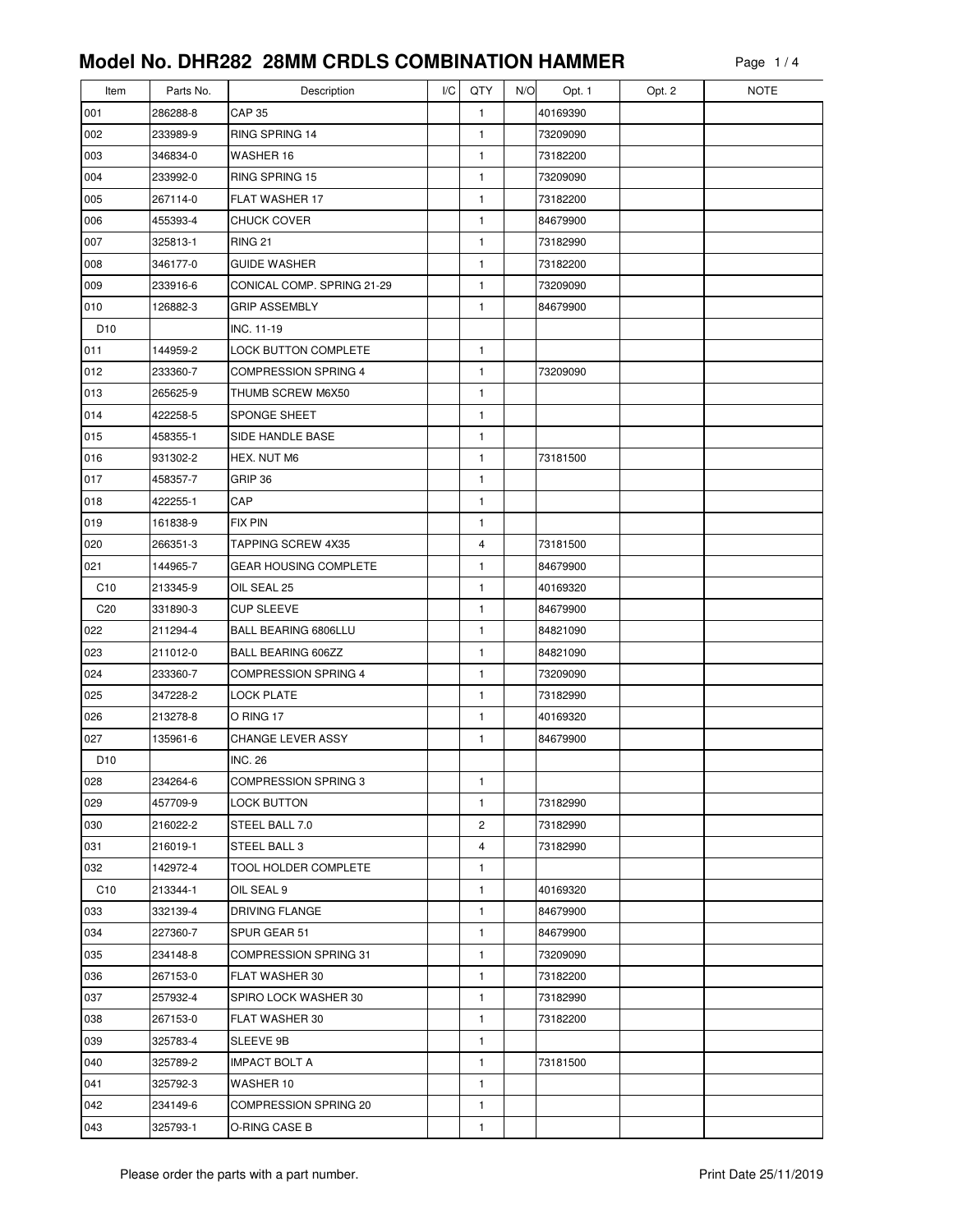| Item            | Parts No. | Description                   | I/C | QTY            | N/O | Opt. 1   | Opt. 2 | <b>NOTE</b> |
|-----------------|-----------|-------------------------------|-----|----------------|-----|----------|--------|-------------|
| 044             | 213073-6  | O RING 9                      |     | 1              |     | 40169320 |        |             |
| 045             | 233979-2  | RING SPRING 28                |     | 1              |     | 73209090 |        |             |
| 046             | 325784-2  | <b>STRIKER</b>                |     | 1              |     | 73182990 |        |             |
| 047             | 213258-4  | O RING 17.5                   |     | 1              |     | 40169320 |        |             |
| 048             | 327079-9  | PISTON CYLINDER               |     | 1              |     | 84679900 |        |             |
| 049             | 346036-8  | <b>GUIDE PLATE</b>            |     | 1              |     | 73182990 |        |             |
| 050             | 324215-8  | PISTON JOINT                  |     | $\mathbf{1}$   |     | 73182990 |        |             |
| 051             | 232449-8  | <b>COMPRESSION SPRING 14</b>  |     | 1              |     | 73209090 |        |             |
| 052             | 265627-5  | H.S.BUTTON HEAD BOLT M4X6     |     | 1              |     |          |        |             |
| 053             | 347344-0  | <b>SPRING GUIDE</b>           |     | $\mathbf{1}$   |     |          |        |             |
| 054             | 922148-7  | HEX. SOCKET HEAD BOLT M4X25   |     | $\overline{c}$ |     | 73181500 |        |             |
| 055             | 144960-7  | INNER SUPPORT COMPLETE        |     | 1              |     | 73269099 |        |             |
| 056             | 257336-0  | STOP RING EXT U-6             |     | 1              |     | 73182990 |        |             |
| 057             | 253186-1  | <b>FLAT WASHER 7</b>          |     | 1              |     | 84679900 |        |             |
| 058             | 226170-9  | SPUR GEAR 10                  |     | 1              |     | 84834000 |        |             |
| 059             | 332125-5  | <b>CLUTCH CAM</b>             |     | $\overline{c}$ |     | 84839000 |        |             |
| 060             | 327078-1  | <b>CAM SHAFT</b>              |     | 1              |     | 84836090 |        |             |
| 061             | 219030-2  | SWASH BEARING 10              |     | 1              |     | 84821090 |        |             |
| 062             | 257321-3  | RING <sub>8</sub>             |     | $\mathbf{1}$   |     | 73182990 |        |             |
| 063             | 346538-4  | WEIGHT HOLDER GUIDE           |     | 2              |     |          |        |             |
| 064             | 253077-6  | <b>FLAT WASHER 6</b>          |     | 1              |     | 84679900 |        |             |
| 065             | 961018-5  | STOP RING E-5                 |     | 1              |     | 73182990 |        |             |
| 066             | 310869-7  | <b>COUNTER WEIGHT</b>         |     | 1              |     | 84679900 |        |             |
| 067             | 922148-7  | HEX. SOCKET HEAD BOLT M4X25   |     | 2              |     | 73181500 |        |             |
| 068             | 319674-9  | <b>BEARING BOX</b>            |     | 1              |     | 84833000 |        |             |
| 069             | 211032-4  | <b>BALL BEARING 608ZZ</b>     |     | $\mathbf{1}$   |     | 84821090 |        |             |
| 070             | 347343-2  | <b>BEARING RETAINER B</b>     |     | 1              |     | 73182990 |        |             |
| 071             | 221599-4  | SPIRAL BEVEL GEAR 32          |     | 1              |     | 84834000 |        |             |
| 072             | 213850-6  | O-RING 74                     |     | 1              |     |          |        |             |
| 073             | 256536-9  | FLAT FILLISTER HD PIN 6       |     | 1              |     |          |        |             |
| 074             | 135962-4  | <b>INNER HOUSING ASSY</b>     |     | 1              |     | 84679900 |        |             |
| D <sub>10</sub> |           | INC. 52,53,72,76,78           |     |                |     |          |        |             |
| 075             | 232436-7  | COMPRESSION SPRING 10         |     | 1              |     | 73209090 |        |             |
| 076             | 443153-6  | FELT                          |     | 1              |     | 84679900 |        |             |
| 077             | 922118-6  | HEX. SOCKET HEAD BOLT M4X12   |     | 2              |     | 73181500 |        |             |
| 078             | 213008-7  | O RING 22.4                   |     | 1              |     | 40169320 |        |             |
| 079             | 347230-5  | <b>CHANGE PLATE B</b>         |     | 1              |     | 73182990 |        |             |
| 080             | 234343-0  | <b>COMPRESSION SPRING 5</b>   |     | 1              |     | 73209090 |        |             |
| 081             | 347229-0  | CHANGE PLATE A                |     | 1              |     | 73182990 |        |             |
| 082             | 346536-8  | <b>BEARING RETAINER A</b>     |     | 1              |     |          |        |             |
| 083             | 144964-9  | SPIRAL BEVEL GEAR 11 COMPLETE |     | 1              |     |          |        |             |
| 084             | 210024-0  | <b>BALL BEARING 608LLU</b>    |     | $\mathbf{1}$   |     | 84821090 |        |             |
| 085             | 253835-0  | <b>FLAT WASHER 8</b>          |     | 1              |     | 84679900 |        |             |
| 086             | 519513-5  | ROTOR ASSY                    |     | 1              |     | 85030090 |        |             |
| D <sub>10</sub> |           | INC. 83-85,87                 |     |                |     |          |        |             |
| 087             | 210022-4  | <b>BALL BEARING 626DDW</b>    |     | 1              |     | 84821090 |        |             |
| 088             | 629340-3  | <b>STATOR</b>                 |     | 1              |     | 85030090 |        |             |
| 089             | 652069-6  | FLAT HEAD SCREW M3X6          |     | 3              |     | 73181500 |        |             |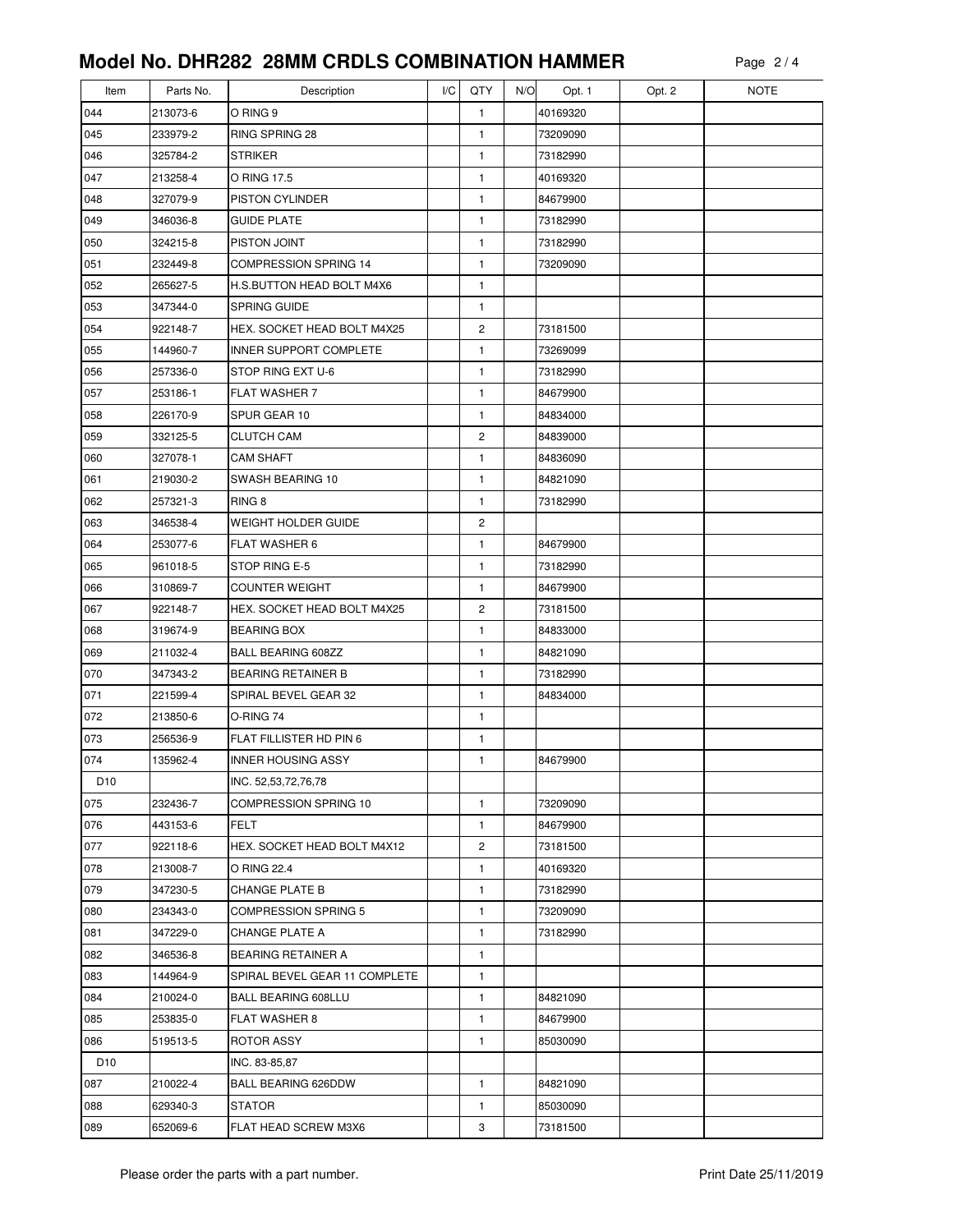| Item            | Parts No. | Description                  | I/C   | QTY                     | N/O                | Opt. 1   | Opt. 2 | <b>NOTE</b> |
|-----------------|-----------|------------------------------|-------|-------------------------|--------------------|----------|--------|-------------|
| 090             | 266490-9  | TAPPING SCREW PT 2X6         |       | 3                       |                    | 73181500 |        |             |
| 091             | 620814-7  | CONTROLLER                   |       | 1                       |                    | 84679900 |        |             |
| 092             | 620816-3  | ACCELEROMETER CIRCUIT        |       | 1                       |                    | 84679900 |        |             |
| 093             | 813T75-8  | CAP LABEL                    |       | 1                       | $^\star$           |          |        |             |
| 093-1           | 818H48-4  | <b>CAP LABEL</b>             | $\,<$ | $\mathbf{1}$            |                    |          |        |             |
| 094A            | 183H92-3  | CAP SET                      |       | $\mathbf{1}$            | $\star$            | 39269099 |        |             |
| D <sub>10</sub> |           | INC. 93,95                   |       |                         | $^\star$           |          |        |             |
| 094B            | 183H92-3  | CAP SET                      |       | $\mathbf{1}$            | $\star$            | 39269099 |        |             |
| D <sub>10</sub> |           | INC. 93,95                   |       |                         | $\star$            |          |        |             |
| 094C            | 183J85-2  | <b>CAP SET</b>               |       | $\mathbf{1}$            | $\star$            | 73182990 |        |             |
| 094D            | 183J85-2  | CAP SET                      |       | 1                       | $\star$            | 73182990 |        |             |
| 094-1A          | 183J85-2  | CAP SET                      | O     | $\mathbf{1}$            | $^\star$           | 73182990 |        |             |
| D <sub>10</sub> |           | INC. 93,95                   |       |                         | $^\star$           |          |        |             |
| 094-1B          | 183J85-2  | CAP SET                      | O     | $\mathbf{1}$            | $\star$            | 73182990 |        |             |
| D <sub>10</sub> |           | INC. 93,95                   |       |                         | $\star$            |          |        |             |
| 094-1C          | 140G30-2  | CAP COMPLETE                 | $\,<$ | $\mathbf{1}$            |                    |          |        |             |
| 094-1D          | 140G30-2  | <b>CAP COMPLETE</b>          | $\,<$ | $\mathbf{1}$            |                    |          |        |             |
| 094-2A          | 140G30-2  | <b>CAP COMPLETE</b>          | $\,<$ | $\mathbf{1}$            |                    |          |        |             |
| D <sub>10</sub> |           | INC. 93,95                   |       |                         |                    |          |        |             |
| 094-2B          | 140G30-2  | CAP COMPLETE                 | $\,<$ | $\mathbf{1}$            |                    |          |        |             |
| D <sub>10</sub> |           | INC. 93,95                   |       |                         |                    |          |        |             |
| 095A            | 213275-4  | O RING 18                    |       | $\mathbf{1}$            | $\star$            | 40169320 |        |             |
| 095B            | 213275-4  | O RING 18                    |       | 1                       | $^\star$           | 40169320 |        |             |
| 095C            | 213218-6  | O RING 16                    |       | 1                       |                    | 40169320 |        |             |
| 095D            | 213218-6  | O RING 16                    |       | 1                       |                    | 40169320 |        |             |
| 095-1A          | 213218-6  | O RING 16                    | $\,<$ | $\mathbf{1}$            |                    | 40169320 |        |             |
| 095-1B          | 213218-6  | O RING 16                    | $\,<$ | 1                       |                    | 40169320 |        |             |
| 096             | 632L87-2  | CONNECTOR UNIT               |       | 1                       |                    | 85369090 |        |             |
| 097             | 135963-2  | <b>HOOK ASSY</b>             |       | $\mathbf{1}$            |                    | 73269099 |        |             |
| 098             | 912207-5  | COUNTERSUNK HEAD SCREW M5X1( |       | $\overline{\mathbf{c}}$ |                    |          |        |             |
| 103             | 264002-2  | <b>SQUARE NUT M5</b>         |       | 2                       |                    |          |        |             |
| 104             | 422257-7  | <b>BELLOWS</b>               |       | $\mathbf{1}$            |                    | 40169390 |        |             |
| 105             | 183J30-7  | <b>HOUSING SET</b>           |       | $\mathbf{1}$            | $\star$            | 84679900 |        |             |
| C10             | 263005-3  | RUBBER PIN 6                 |       | 8                       | $\star$            | 40169390 |        |             |
| D <sub>10</sub> |           | <b>INC. 112</b>              |       |                         | $\star$            |          |        |             |
| $105 - 1$       | 183K53-1  | <b>HOUSING SET</b>           | $\,<$ | 1                       |                    |          |        |             |
| C <sub>10</sub> | 263005-3  | RUBBER PIN 6                 |       | 8                       |                    | 40169390 |        |             |
| D <sub>10</sub> |           | <b>INC. 112</b>              |       |                         |                    |          |        |             |
| 106             | 266326-2  | <b>TAPPING SCREW 4X18</b>    |       | 9                       |                    | 73181500 |        |             |
| 107             | 854J30-1  | DHR282 NAME PLATE            |       | 1                       |                    |          |        |             |
| 108             | 422256-9  | <b>RUBBER RING 10</b>        |       | $\overline{\mathbf{c}}$ |                    | 40169390 |        |             |
| 109             | 257438-2  | SLEEVE 10                    |       | 1                       |                    | 73181600 |        |             |
| 110             | 346783-1  | PLATE                        |       | 4                       |                    |          |        |             |
| 111             | 620549-0  | <b>LED CIRCUIT</b>           |       | 1                       |                    | 84679900 |        |             |
| 112             | 183J30-7  | <b>HOUSING SET</b>           |       | $\mathbf{1}$            | $\star$            | 84679900 |        |             |
| C10             | 263005-3  | RUBBER PIN 6                 |       | 8                       | $\star$<br>$\star$ | 40169390 |        |             |
| D <sub>10</sub> |           | <b>INC. 105</b>              |       |                         |                    |          |        |             |
| $112 - 1$       | 183K53-1  | <b>HOUSING SET</b>           | $\,<$ | $\mathbf{1}$            |                    |          |        |             |